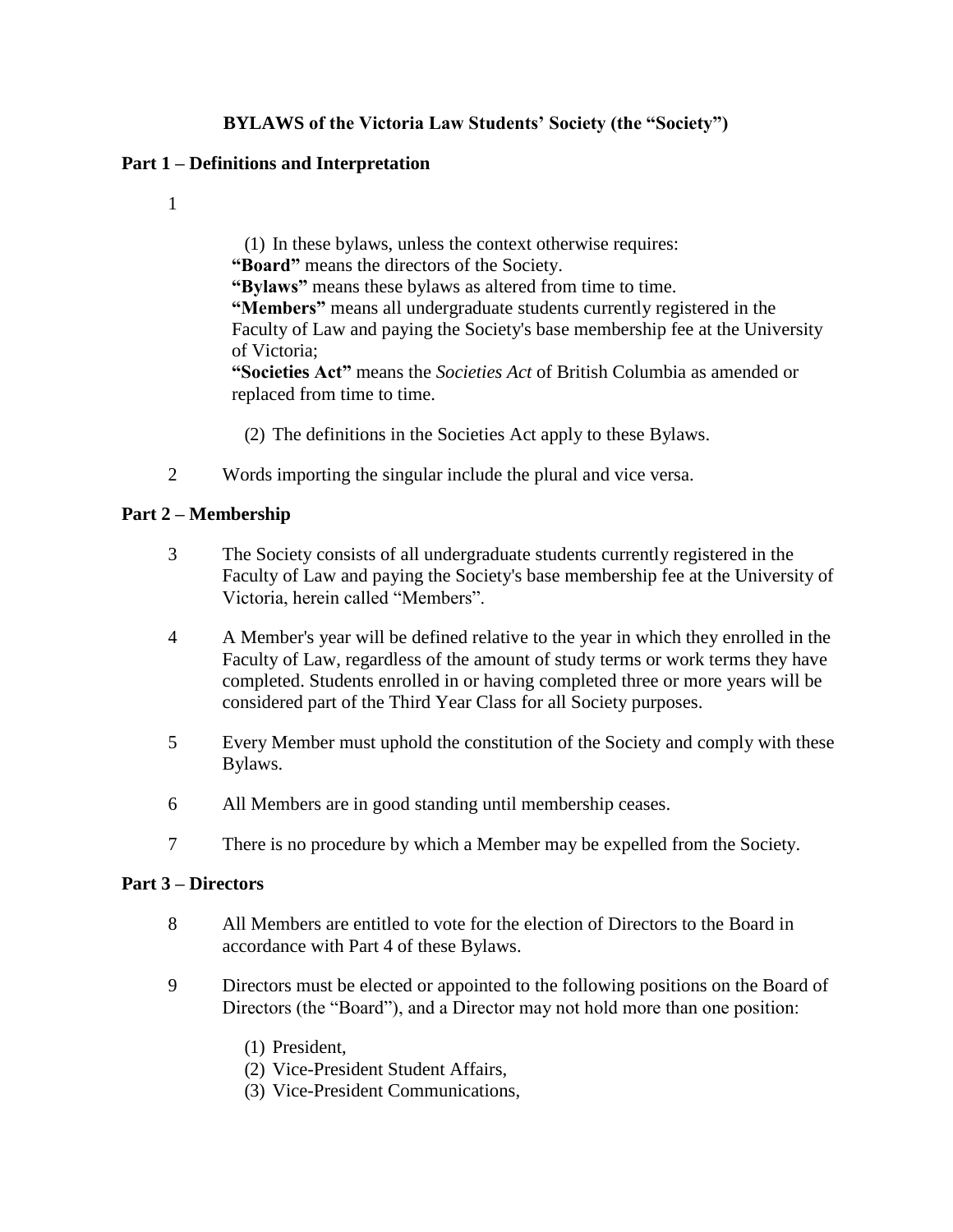- (4) General Secretary,
- (5) Vice-President Finance,
- (6) two Social Coordinators,
- (7) Sports & Clubs Representative,
- (8) Co-op & Exchange Representative,
- (9) two Third Year Representatives,
- (10) Second Year Representative, Articling,
- (11) Second Year Representative, Career Options,
- (12) two First Year Representatives,
- (13) Indigenous Law Students' Association Representative,
- (14) Indigenous Law Students' Association First Year Representative,
- (15) Equity Representative,
- (16) Health and Wellness Representative,
- (17) Accessibility Representative, and
- (18) Summer Term Representative.

#### 10 Each Director

- (1) works in the best interest of the Society,
- (2) makes every effort to assist with and attend Society functions, including those hosted by clubs and other law school related organizations, and
- (3) strives to be open and accessible to each of the Members.
- 11 The affairs of the Society are administered by the Board.
- 12 The Board may exercise all the powers and do all the acts and things that the Society may exercise and do and that are not by these Bylaws, or by statute, or otherwise lawfully directed or required to be exercised or done by the Society in a General Meeting, but subject, nevertheless, to
	- (1) all laws affecting the Society,
	- (2) these Bylaws, and
	- (3) rules, not being inconsistent with these Bylaws, that are made from time to time by the Society in a meeting.
- 13
- (1) As it sees fit, the Board may delegate any, but not all of, its powers to committees made up of Members.
- (2) A committee formed in the exercise of the powers delegated under section 13(1) must conform to any rules imposed on it by the Board.
- 14
- (1) The Society may undertake and support advocacy efforts with the approval of the Board and, wherever possible, in dialogue with the Members.
- (2) For matters over which there is a greater diversity of opinion among Members, the Board should adopt a robust consultation process and may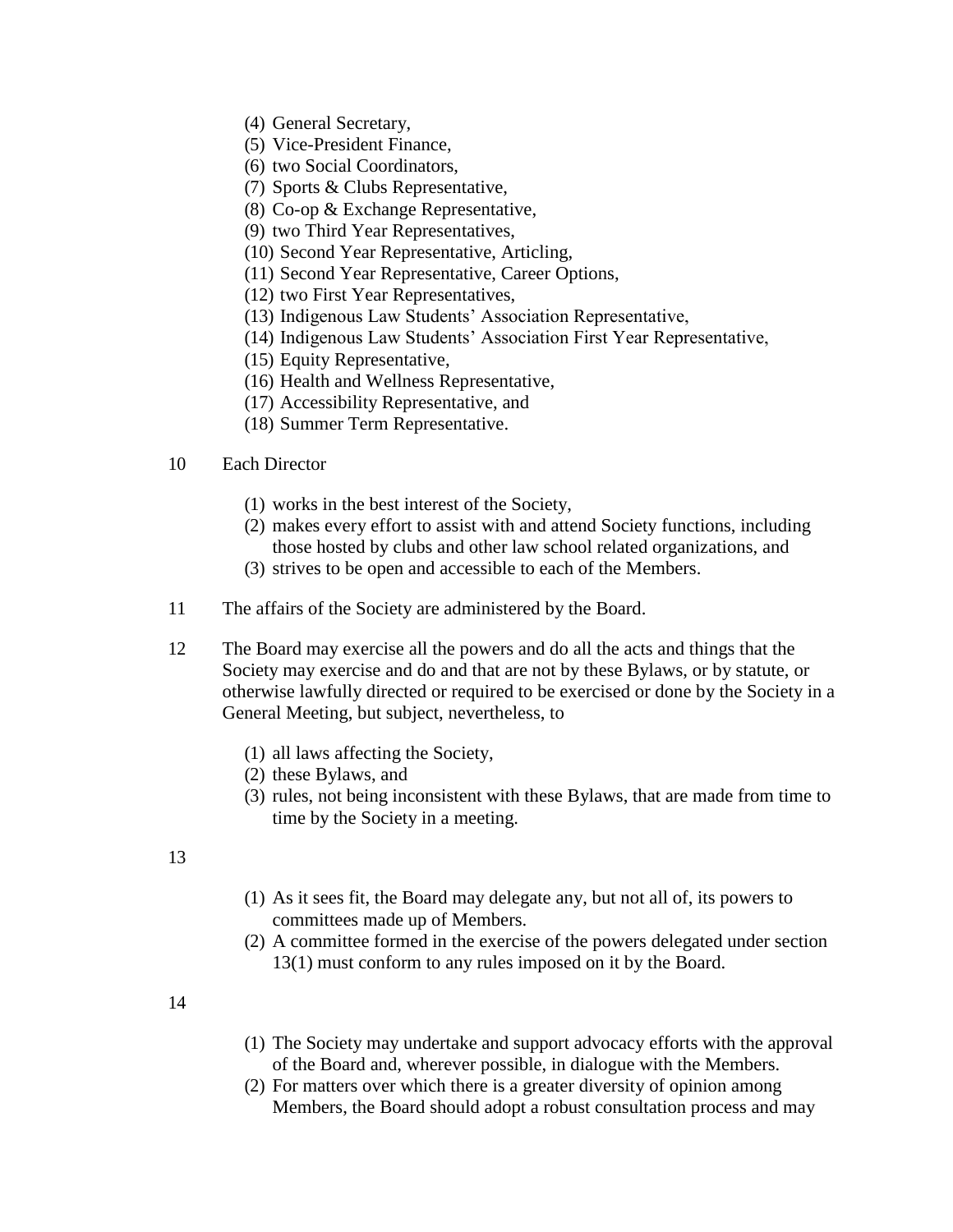consider conducting a referendum.

- 15 A rule, made by the Society in a General Meeting or other meeting, does not invalidate a prior act of the Directors that would have been valid if that rule had not been made.
- 16 An act or proceeding of the Directors is not invalid merely because there are less than the prescribed number of Directors in office at the time.
- 17 A Director must not be remunerated for being or acting as a Director, but a Director must be reimbursed for all expenses necessarily and reasonably incurred by the Director while engaged in the affairs of the Society.
- 18 Directors are to conduct themselves in accordance with these Bylaws, and in accordance with the following values of the Society:
	- (1) respect and equitable treatment for all,
	- (2) honesty and integrity, and
	- (3) professionalism.
- 19 In upholding these values, duties of all Directors include the following:
	- (1) Directors must avoid conflicts of interests. Not limited to the following:
		- (a) no Director may exploit their position for private gain, and
		- (b) no Director may allow their external employment or other activities to affect their ability to perform their duties and/or responsibilities associated with their position.
	- (2) Directors are required to refrain from using degrading or malicious statements or actions which in any way affects the membership or the integrity of theSociety.

20

- (1) Any Member may at any time submit a complaint to the Board concerning any Director in contravention of these values and duties.
- (2) Where a complaint is made under section 21(1), the Board will review the complaint in confidence and speak with the Director.
- (3) If the President or other Director deems fit, the Board may discuss a complaint made pursuant to section 21(1) in a Board Meeting, open to all students.
- (4) If the Board deems fit, the Board may initiate the recall processes contained in these Bylaws.
- 21 Nothing in this Part prevents any Member from initiating the recall processes contained in these Bylaws.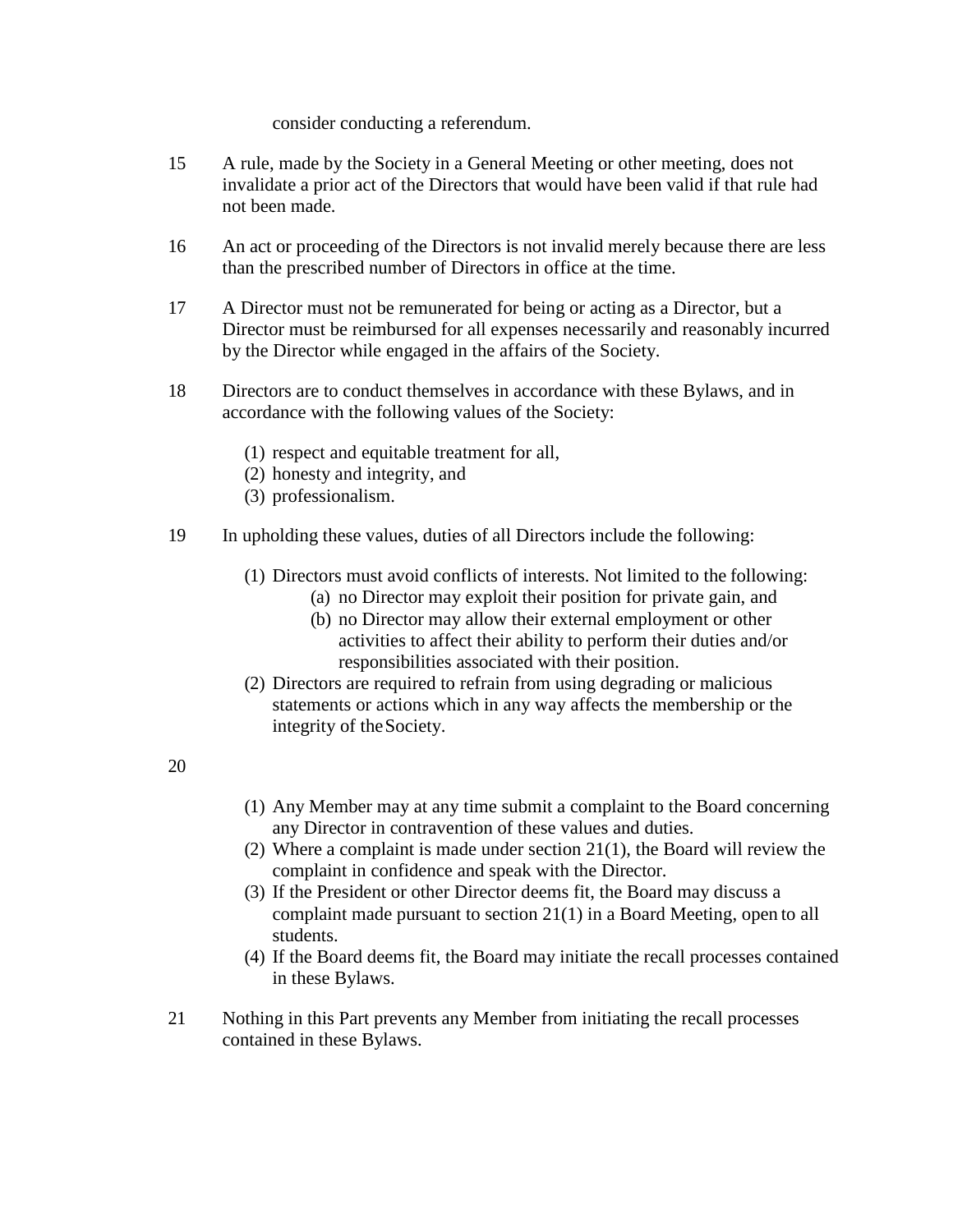- (1) Directors must not speak on behalf of the Board or the Society unless expressly authorized to do so by the Board or the Society.
- (2) Notwithstanding section 22(1), Directors are permitted to report on and discuss the business and discussions of the Board and the Society in carrying out their duties or in correspondence with Members, subject to section  $22(4)$ .
- (3) Where appropriate, Directors should qualify that their reporting activities under section 22(2) reflects their personal understanding and experience, and, unless expressly authorized to do so, does not necessarily represent the views of the Board or Society.
- (4) Any requests for statements or information from the media or any organization must be directed to the President.

#### **Part 4 – Elections & Referenda**

- 23 The Chief Electoral Officer is responsible for all elections and referenda, and resolving any conflicts or issues that arise therein.
	- (1) The Vice-President Student Affairs is the Chief Electoral Officer, unless they are running in the election at hand or are the subject of a recall referendum.
	- (2) If the Vice-President Student Affairs is running in the election at hand or are the subject of a recall referendum, the President becomes the Chief Electoral Officer, unless they are running in the election at hand or are the subject of a recall referendum.
	- (3) If the President is running in the election at hand or are the subject of a recall referendum, the Board must appoint another Director who is not running in the election at hand or is not the subject of a recall referendum as the Chief Electoral Officer.
	- (4) The Chief Electoral Officer is a non-voting position on the Board.
- 24 Separate elections must be held for each position to be filled.
- 25 Nominations for Board Positions will
	- (1) be called for in March, except for the election of the First Year Representatives,
	- (2) remain open for five days,
	- (3) contain the signatures of at least two Members, and
	- (4) be posted on a bulletin board designated by the Board.
- 26 Elections for Board Positions will
	- (1) remain open for five days,
	- (2) be held by secret ballot, and
	- (3) be held within one week of the day that nominations close.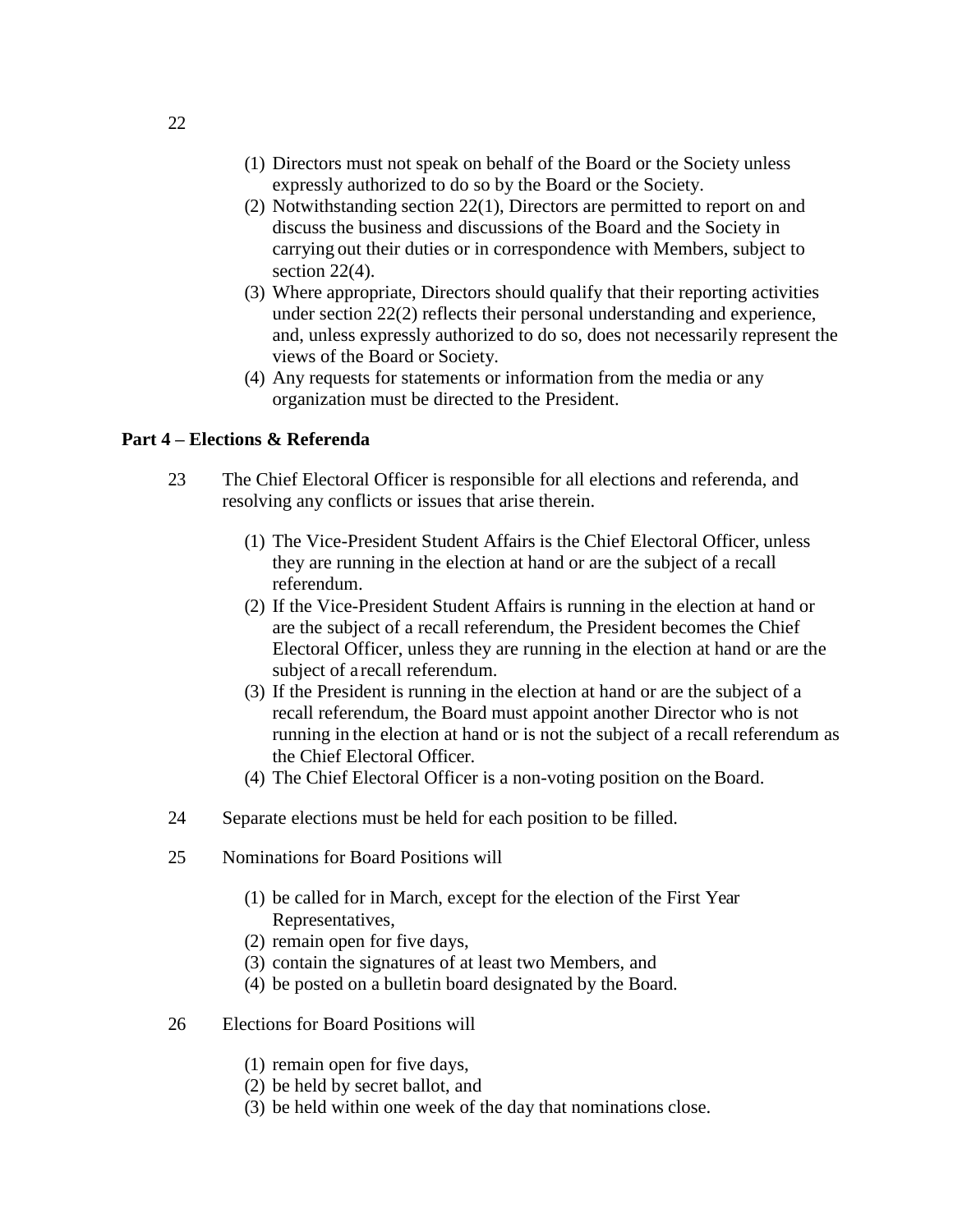- 27 Additional binding rules about nominations, elections, and referenda shall be contained in an external document maintained by the Board, subject to change by regular motion of the Board in a meeting of the Board.
- 28 All Members will be eligible to run for any Board position, except as otherwise outlined in these Bylaws or in the external elections document outlined in these Bylaws.
	- (1) All Members will be eligible to vote for President, Vice-President Student Affairs, Vice-President Communications, General Secretary, Vice-President Finance, Sports & Clubs Representative, Social Coordinators, Equity Representative, Health and Wellness Representative, Accessibility Representative, and Summer Term Representative.
	- (2) Only the outgoing first year class will be eligible to vote for the Second Year Representatives.
	- (3) Only the outgoing second year class will be eligible to vote for the Third Year Representatives.
	- (4) First Year Representatives will be elected by the First Year class in an election held at the end of September or beginning of October each year.
	- (5) Only Co-op students will be eligible to vote for the Co-op & Exchange Representative.
- 29 Notwithstanding the provisions in this Part, the Indigenous Law Students' Association is responsible for the appointment of the Indigenous Law Students' Association Representative and the Indigenous Law Students' Association First Year Representative.
- 30 Position limitations and split slates.
	- (1) Members who will be on a co-op term, on exchange, on a field school term, or in the Law Centre Clinical term during the fall or spring terms will not be eligible to run for the positions of President, Vice-President Student Affairs, Vice-President Communications or Vice President Finance.
	- (2) Members may not run for the positions of President, Vice-President Student Affairs, Vice-President Communications or Vice President Finance on a split slate.
	- (3) Members who will be on a co-op term, on exchange, on a field school term, or in the Law Centre Clinical term during the fall or the spring term may run for any of the other Board positions on a split slate in accordance with this section.
	- (4) Only Members who will be present on campus for the duration of the summer semester may run for the position of Summer Term Representative.
	- (5) Members who intend to run on a split slate must state at the outset of their campaign that they will be running on a split slate and with whom they will be running.
	- (6) A split slate is limited to two Members who will occupy a single position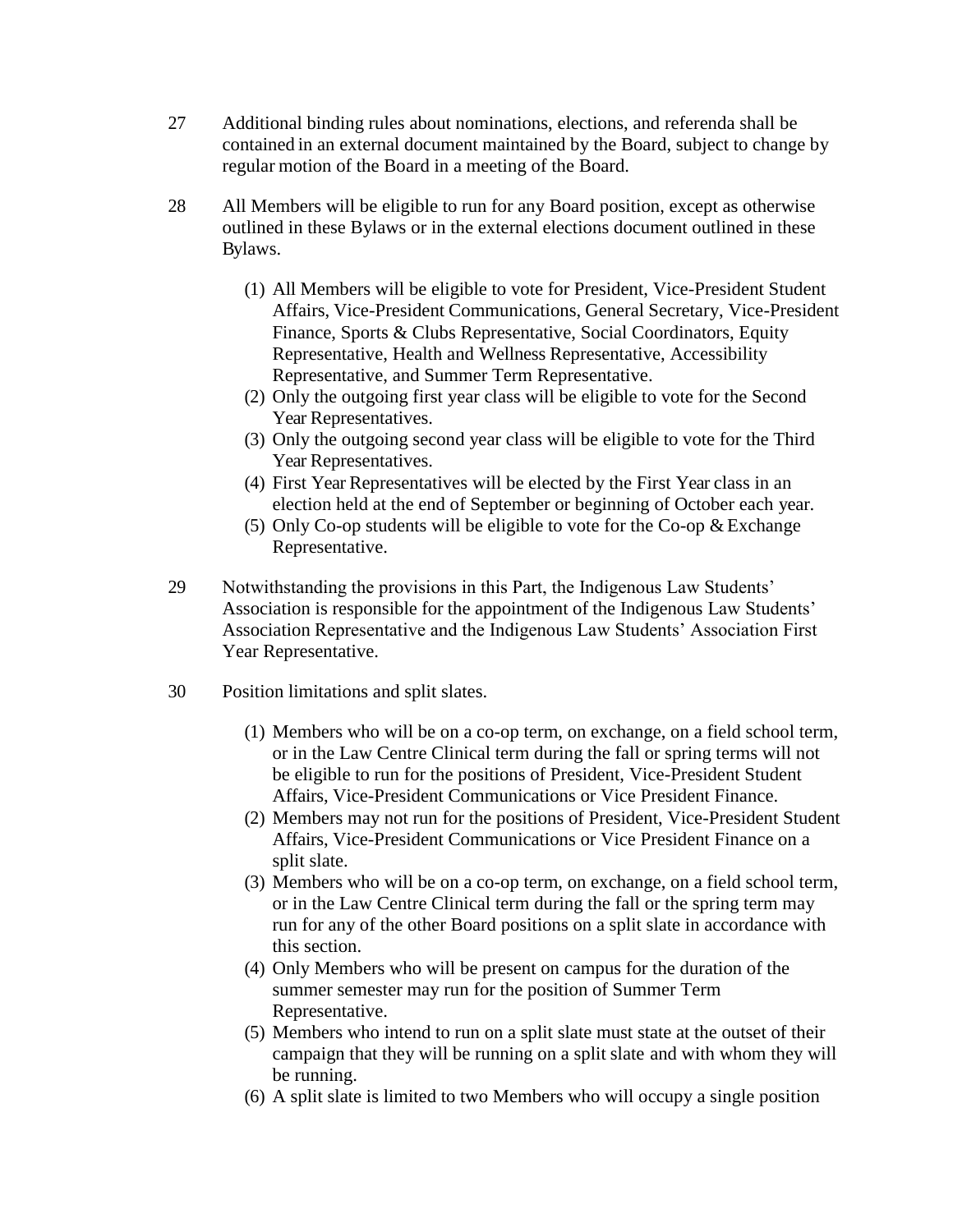for one semester per Member on the split slate.

31

- (1) If a Director accepts an offer for an exchange, co-op term, field school term, or Law Centre Clinical opportunity for the fall or spring term, they must relinquish their office in the semester for which they accept that offer.
- (2) The position left vacant pursuant to subsection (1) will be filled in accordance with the procedure set out for vacancies in Part 6.
- (3) Subsections (1) and (2) apply to all Directors, notwithstanding Subsections 30(1) and (2).
- 32 Student positions on Faculty-Student Committees will be filled, whenever possible, by election. Elections for these positions will be conducted in the following manner:
	- (1) Nominations for student positions will remain open for five days;
	- (2) nominations require the signatures of at least two Members; and
	- (3) eligibility to nominate or vote for Faculty-Student Committee positions may be determined by the Board.
	- (4) Where an election is not feasible, the President may appoint Members to a Committee, subject to approval by the Board.
- 33 A referendum must be called when
	- (1) approved by the Board by a 2/3 majority vote, or
	- (2) a petition containing the signatures of at least 10% of the Membersis delivered to the President.

### **Part 5 – Duties of Directors**

- 34 The President, *inter alia*,
	- (1) is the official representative of the Society,
	- (2) presides over and chairs Board Meetings and all meetings of the Society,
	- (3) has the tie-breaking vote at Board Meetings and all meetings of the Society,
	- (4) is responsible for supervising the Directors in the execution of their duties,
	- (5) meets regularly with the Dean and Associate Dean to discuss student affairs,
	- (6) sits as an ex-officio member of Faculty Council, and the Provincial Council of the B.C. Branch of the Canadian Bar Association ("Provincial Council"), and
	- (7) oversees the annual transfer of the Society to a new Board, including the exchange of transfer memos between Directors, the transfer of financial signing authorities, and the registration of new Directors with BC Registry Services.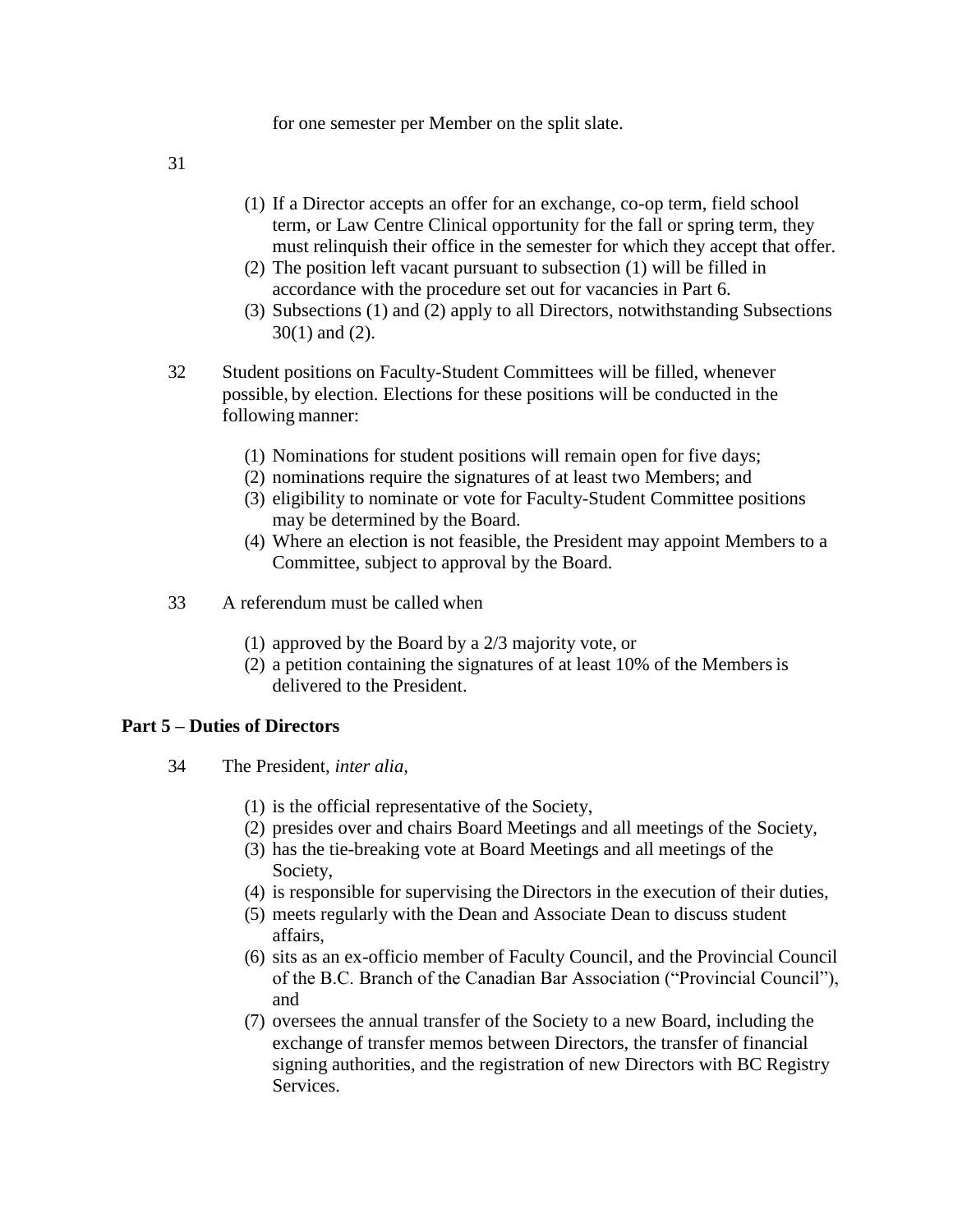- 35 The Vice-President Student Affairs, *inter alia*,
	- (1) carries out the duties of the President during the President's absence,
	- (2) acts as liaison between the Society and Faculty committees,
	- (3) meets regularly with the Dean and Associate Dean to discuss student affairs,
	- (4) sits as an ex-officio member of Faculty Council, and
	- (5) performs functions delegated by the President.
- 36 The Vice-President Communications, *inter alia*,
	- (1) is the official representative of the Society to the University of Victoria Students' Society and to the Canadian and Victoria Bar Associations,
	- (2) is responsible for relations with other law schools and other faculties or departments,
	- (3) is responsible for social media and the Society's online presence,
	- (4) carries out the duties of the President during the President's absence at meetings of Provincial Council,
	- (5) is responsible for the yearbook, Legal Who, and other publications, or delegating these responsibilities to others,
	- (6) meets regularly with the Dean and Associate Dean to discuss student affairs,
	- (7) is responsible for liaising with prospective students, and
	- (8) performs functions delegated by the President.
- 37 The General Secretary, *inter alia*,
	- (1) Issues notices and agenda of General Meetings of the Society in accordance with the Societies Act,
	- (2) records minutes of Board Meetings and General Meetings of the Society,
	- (3) posts the minutes of Board Meetings and General Meetings of the Society on the Society's website within three clear days of the ratification of the minutes,
	- (4) is responsible for keeping the records of the Society in accordance with the Societies Act,
	- (5) is responsible for filing the annual report of the Society and making any other filings with the registrar under the Societies Act.
	- (6) is responsible for conducting the correspondence and advertisements of the Board, and
	- (7) performs functions delegated by the President.
- 38 In the absence of the General Secretary from a meeting, the Directors must appoint another person to act as General Secretary at the meeting.
- 39 The Vice-President Finance, *inter alia*,
	- (1) is responsible for the financial affairs of the Society,
	- (2) receives and banks monies collected from the Members or other sources,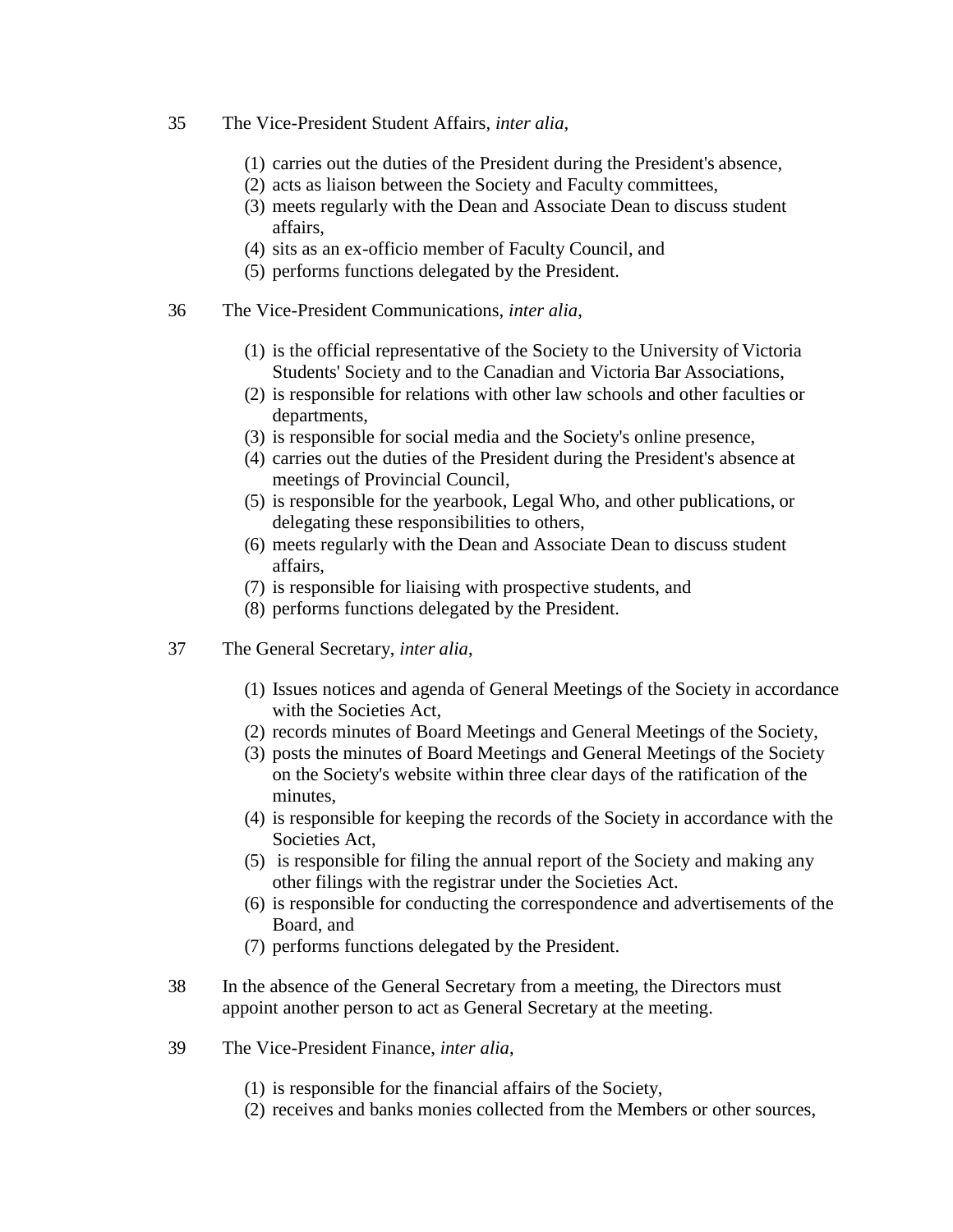- (3) keeps full and accurate account of all receipts and disbursements in a proper book of accounting,
- (4) prepares and presents to the Board the Society's budget each year,
- (5) prepares and presents the Society's financial statements in accordance with the *Societies Act* and its regulations,
- (6) disburses funds as directed by the Board or by a majority at a General Meeting,
- (7) delivers the financial records of the Society to the incoming Vice-President Finance within two weeks of the incoming Vice-President Finance taking office, and
- (8) performs functions delegated by the President.
- 40 The Sports & Clubs Representative, *inter alia*,
	- (1) is responsible for clubs, intramural teams, and other student organizations of the Society,
	- (2) is the liaison between the Society and the University Athletics and Recreation Department,
	- (3) coordinates the sport and recreational activities of the Society, and
	- (4) performs functions delegated by the President.
- 41 The Social Coordinators, *inter alia*,
	- (1) coordinate the social activities of the Society,
	- (2) assist in organizing and promoting inclusive social activities of clubs and other organizations, and
	- (3) perform functions delegated by the President.
- 42 The Co-op & Exchange Representative, *inter alia*,
	- (1) is responsible for communications with co-op students on work terms and students on exchange (incoming and outgoing),
	- (2) sits as ex-officio member of the Co-op Committee,
	- (3) works to improve the exchange experience, and
	- (4) performs functions delegated by the President.
- 43 The Equity Representative, *inter alia*,
	- (1) is responsible for communication with all Members regarding issues of equity,
	- (2) organizes events, activities, and initiatives to facilitate more equitable participation of Members within the law school,
	- (3) sits as an ex-officio member of the Faculty's Equity & DiversityCommittee and sits as an ex-officio member of Faculty Council, and
	- (4) performs the functions delegated by the President.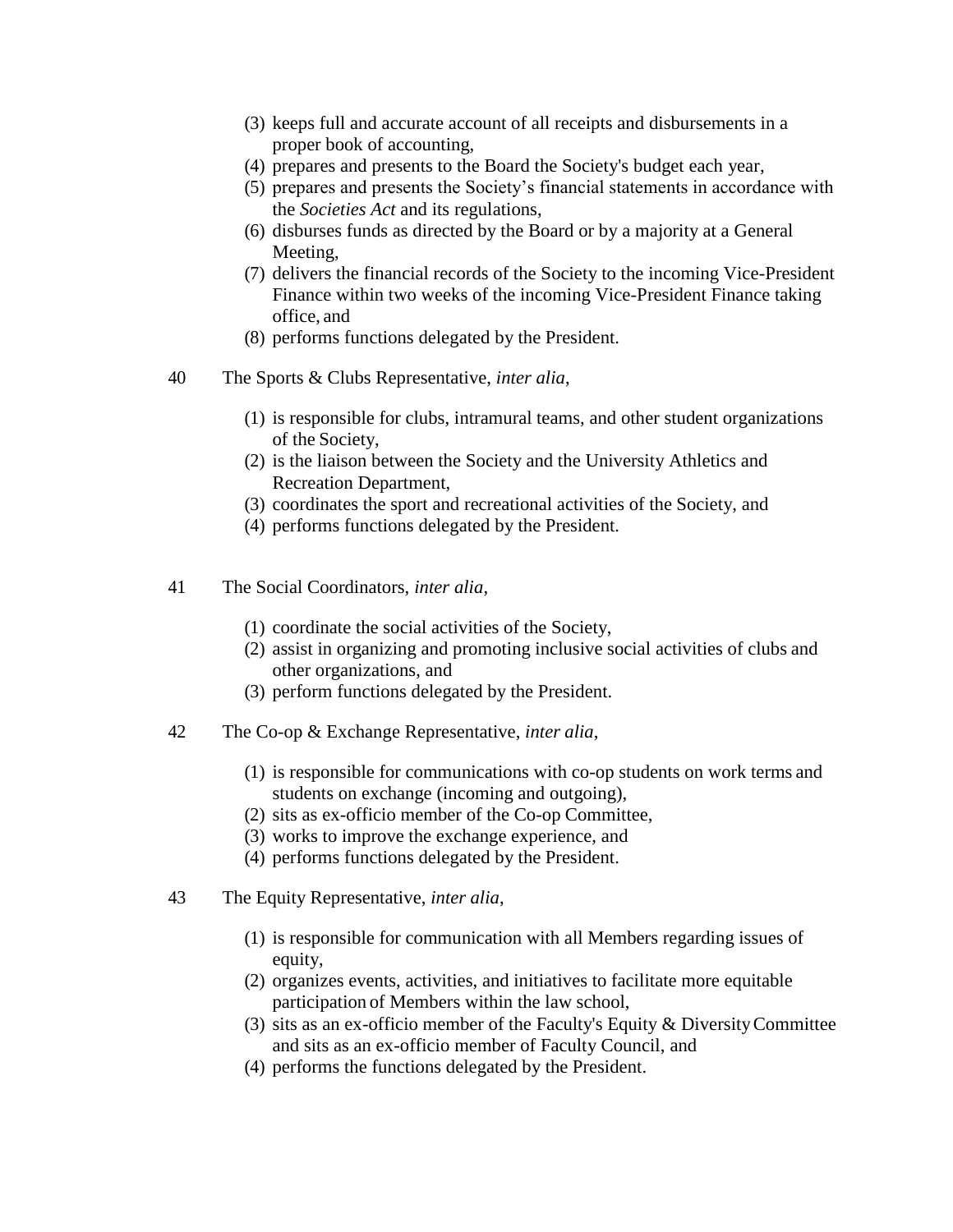- 44 The Health and Wellness Representative, *inter alia*,
	- (1) is the liaison with the Faculty of Law to promote health and wellness amongst the student body,
	- (2) is the liaison between the Society and the University of VictoriaCounseling Services,
	- (3) is responsible for organizing events, activities and initiatives to promote wellness among the Members, and
	- (4) performs functions delegated by the President.
- 45 The Indigenous Law Students' Association Representative, *inter alia*,
	- (1) is responsible for communicating the interests and concerns of the Indigenous Law Students' Association to the Society,
	- (2) acts as a liaison between the Indigenous Law Students'Association and the Society, and
	- (3) may perform functions delegated by the President.
- 46 The Accessibility Representative, *inter alia*,
	- (1) is responsible for facilitating and communicating the interests and concerns of Members with accessibility and mobility needs to the Society and Board,
	- (2) acts as a liaison between the Society and the UVic Society for Students with a Disability, and
	- (3) performs functions delegated by the President.
- 47 The Third Year Representatives, *inter alia*,
	- (1) are responsible for the design and sale of law school clothing and paraphernalia,
	- (2) are responsible for coordinating grad photos and organizing the graduation celebration,
	- (3) are responsible for communication between the Third Year class and the Board, and
	- (4) perform functions delegated by the President.
- 48 The Second Year Representative, Articling, *inter alia*,
	- (1) is responsible for coordinating events and activities related to articling opportunities,
	- (2) is responsible for coordinating with the Law Careers Office to plan, facilitate, and promote job-related events, alongside the Second Year Representative, Career Options, and
	- (3) performs functions delegated by the President.
- 49 The Second Year Representative, Career Options, *inter alia*,
	- (1) is responsible for coordinating events and activities related to alternative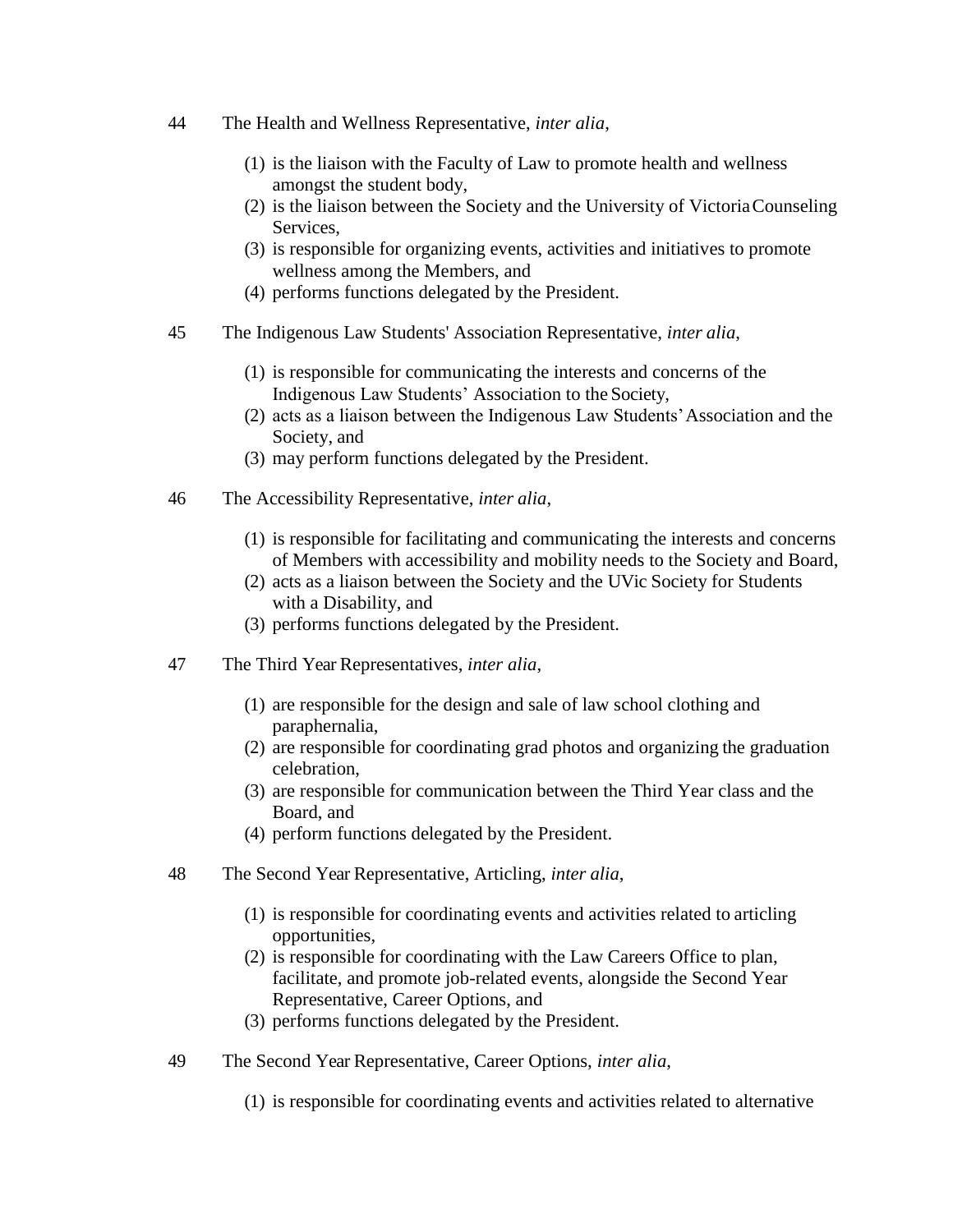legal careers,

- (2) is responsible for coordinating with the Law Careers Office to plan, facilitate, and promote job-related events, alongside the Second Year Representative, Articling, and
- (3) performs the functions delegated by the President.
- 50 The First Year Representatives, *inter alia*,
	- (1) Work alongside the Indigenous Law Students' Association First Year Representative to organize the fundraising, sponsorship and event planning for the next incoming class' orientation week(s),
	- (2) are co-chairs of the First Year Orientation Committee, with the Indigenous Law Students' Association First Year Representative
	- (3) are responsible for communication between the First Year class and the Board, and
	- (4) perform functions delegated by the President.
- 51 The Indigenous Law Students' Association First Year Representative, *inter alia*,
	- (1) works alongside the First Year Representatives to organize the fundraising, sponsorship and event planning for the next incoming class' orientation week(s),
	- (2) co-chairs the First Year Orientation Committee alongside the First Year Representatives, and
	- (3) may perform functions delegated by the President.
- 52 The Summer Term Representative, *inter alia*,
	- (1) is responsible for organizing events and activities for summer students,
	- (2) is responsible for communication with the summer students class,
	- (3) works closely with the Vice-President Communications to manage relations with prospective students, and
	- (4) performs functions delegated by the President.
- 53 Additional policies about Directors' duties shall be contained in an external document maintained by the Board, subject to change by regular motion of the Board in a meeting of the Board.

## **Part 6 –Directors' Term of Office**

- 54 Directors must retire from office when their successors are elected.
- 55 Directors will sit from the first Board Meeting following an election in March or April to the same meeting in the following calendar year.
- 56 Notwithstanding the provisions in this Part
	- (1) First Year Representatives, including the Indigenous Law Students'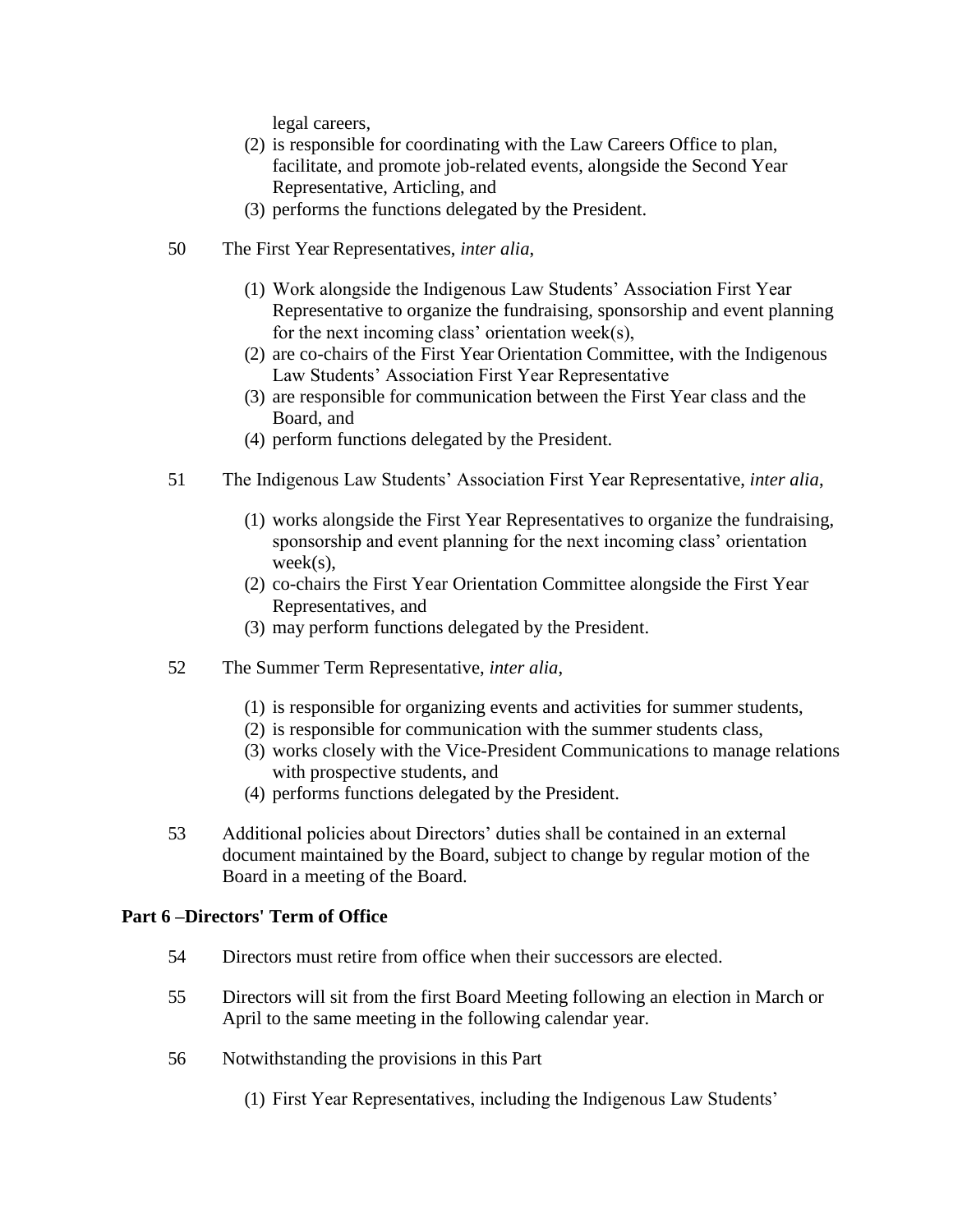Association First Year Representative, will sit from the first Board Meeting following their election or appointment in September or October to the same meeting in the following calendar year,

- (2) The Indigenous Law Students' Association Representative will sit from the first Board Meeting following their appointment in September or October to the same meeting in the following calendar year,
- (3) Students on Faculty-Student Committees will sit from the date of election until the date of replacement the following year.
- (4) The Summer Term Representative will sit for the Summer Term.
- 57
- (1) If a Board or Faculty Committee position becomes vacant for any reason, the position will be filled by an election in accordance with Part 4 if an election is practical.
- (2) If the President and Chief Electoral Officer determine that an election is not practical to fill a vacancy on the Board or a Faculty Committee, the President may appoint a Member to fill a vacant position, subject to the approval by the Board at their next meeting.
- (3) An appointed Board or Faculty Committee member shall only be eligible to serve until the next election.

58

- (1) The Co-op & Exchange Representative must be a co-op student.
- (2) Notwithstanding section 60(1), if an elected Co-op  $&$  Exchange Representative withdraws from the co-op program, they may be permitted to remain in the position at the discretion of the Board if they have completed a minimum of one co-op work term.
- 59 Notwithstanding section 57, if either of the Indigenous Law Students' Association Representative positions become vacant for any reason, the Indigenous Law Students' Association shall undertake a new selection process as soon as convenient in accordance with Part 4.

### **Part 7 – Recall of Directors**

- 60 Any Director will be recalled if
	- (1) a recall petition containing the signatures of at least 20% of the Members is delivered to the President, or if the recall is of the President, then to the Vice-President Student Affairs, who will then circulate notice, via email to all Members and on the Society's bulletin board, of a Recall Meeting to be held within one week, and
	- (2) a referendum on the recall of the Director, commenced by the Chief Electoral Officer immediately following the Recall Meeting, is successful.
	- (3) The recall referendum will be successful if the referendum (a) satisfies the quorum requirement of 25% of the Members, and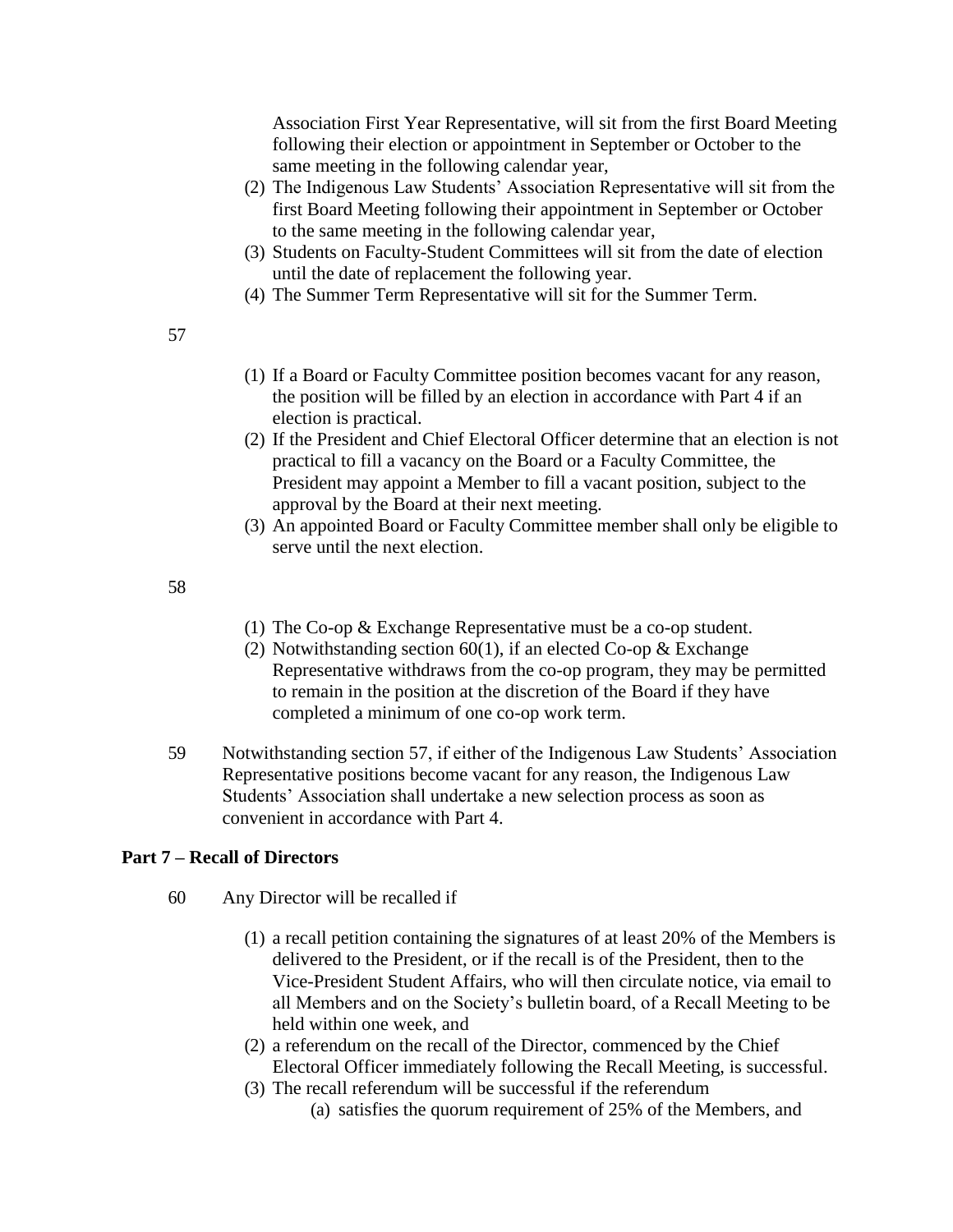- (b) at least 2/3 of the vote is in favour of removing the Director.
- 61 The sole purpose of the Recall Meeting will be to consider the recall petition; no recall motion will be made or voted on at any meeting of the Members.
- 62 Any Director recalled under this Part will be prohibited from re-running in the election to fill their vacated office.
- 63 If a Director is recalled less than 4 weeks before the annual election period for the office, the Board may appoint a Member to hold the office until the end of the annual election period for the office, when a new Director will be duly elected.

### **Part 8 –Directors' Meetings**

- 64 The Directors may meet at times and places they see fit to conduct business and may adjourn and otherwise regulate their meetings and proceedings as they see fit.
- 65 A Directors' Meeting will
	- (1) be held, as far as reasonably possible, every week during the Fall and Spring terms, excluding exam periods,
	- (2) only satisfy quorum requirements if a majority of the Directors are present, and
	- (3) be open to all Members, but only Directors may move, second, and vote on motions and Directors' resolutions.
- 66 If at a Directors' Meeting the President is not present within 15 minutes after the time appointed for holding the meeting, the Vice-President StudentAffairs must act as chair, but if neither is present the Directors present may choose one of their number to be the chair at that meeting.
- 67 Questions arising at a Directors' Meeting must be decided by a simple majority of votes.
- 68
- (1) Each Director shall attend Directors' Meetings.
- (2) If any Director misses three (3) consecutive meetings without a valid excuse, either the President or Vice-President Student Affairs may initiate the recall provisions per Part 7 with respect to the absent Director.
- (3) For the purposes of this section, a "valid excuse" does not include being at the Law Centre, on a co-op work term or on exchange.
- 69 Notwithstanding section 68(2), in the case of the Indigenous Law Students' Association representatives, if the Director misses three (3) consecutive meetings without a valid excuse, either the President or Vice-President Student Affairs may, in consultation with the Indigenous LawStudents' Association, initiate the recall provisions per Part 7 with respect to the absentDirector.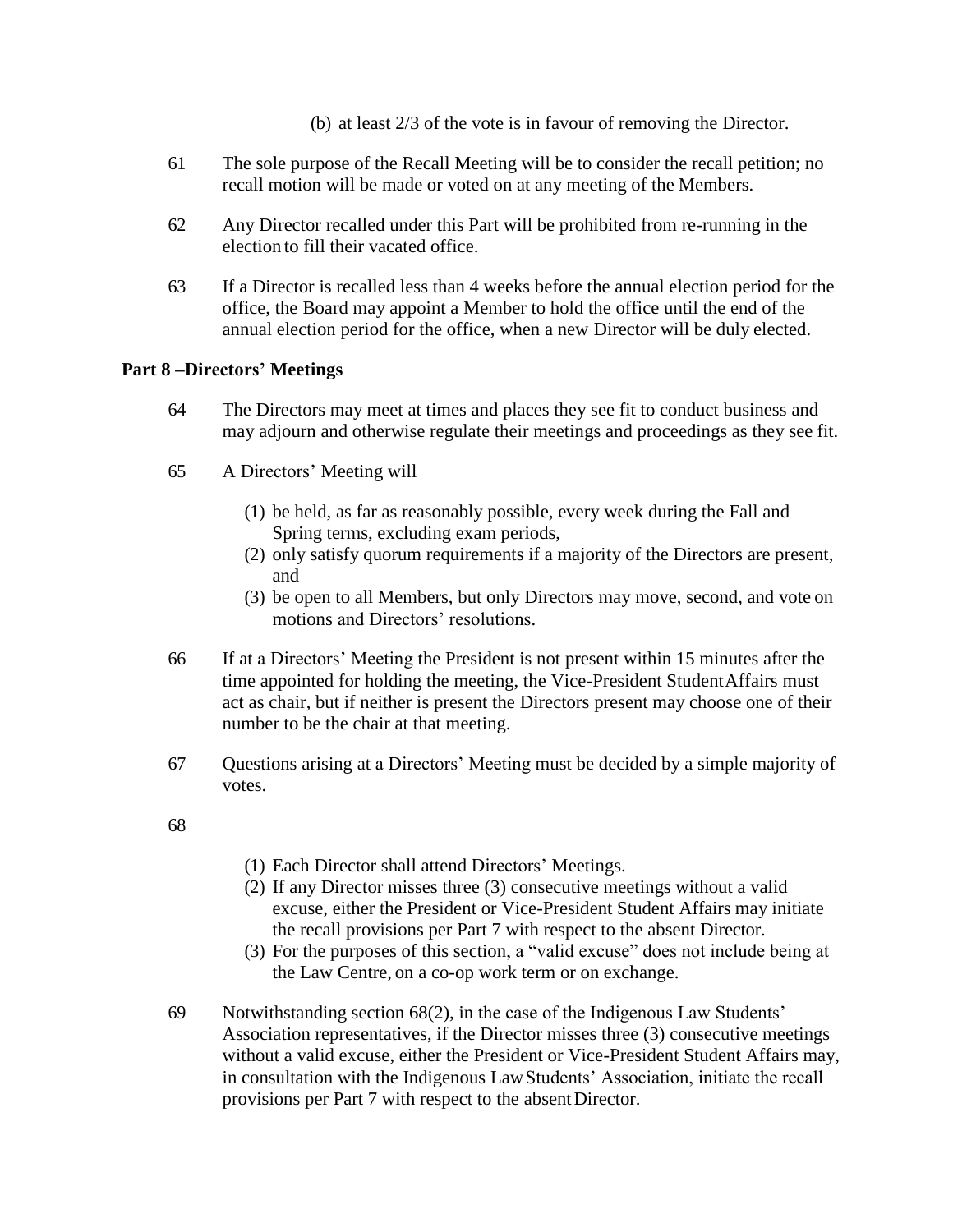### **Part 9 – General Meetings of Members**

- 70 General Meetings are
	- (1) to be held at a time and place, in accordance with the Societies Act, that the Board decides,
	- (2) open to all Members,
	- (3) to be held at the call of President, or
	- (4) to be held within two weeks after the President receives a written notice containing the signatures of at least ten Members requesting a General Meeting.
- 71 Notice of a General Meeting must specify the place, day and hour of the meeting.
- 72 The accidental omission to give notice of a General Meeting to, or the non-receipt of a notice by any of the Members entitled to receive notice, does not invalidate proceedings at that General Meeting.
- 73 All motions and special resolutions to be voted on in General Meetings are to be posted and circulated no less than 14 days in advance of the General Meeting.
- 74 Members
	- (1) are empowered to move, second, and vote on all motions in a General Meeting, except recall motions,
	- (2) are empowered to bind the Board on any motion passed by a simple majority, provided that such a motion was posted on the Society's bulletin board and circulated via email to all Members for 14 days prior to the General Meeting,
	- (3) may post motions on the Society's bulletin board, and
	- (4) may send a motion to the Board for circulation to all Members via email. The Board must circulate such motions to all Members via email.

### 75 Quorum

- (1) is 25% of the Members;
- (2) if within 30 minutes from the time appointed for a General Meeting a quorum is not present, the meeting may be rescheduled to the next week, at which time the quorum requirement will be 10% but not less than 30 of the Members.
- 76 The following individual is entitled to preside as the chair of a general meeting:
	- (1) the President,
	- (2) the Vice-President Student Affairs, if the president is unable to preside as the chair, or
	- (3) one of the other Directors present at the meeting, if both the president and Vice-President Student Affairs are unable to preside as the chair.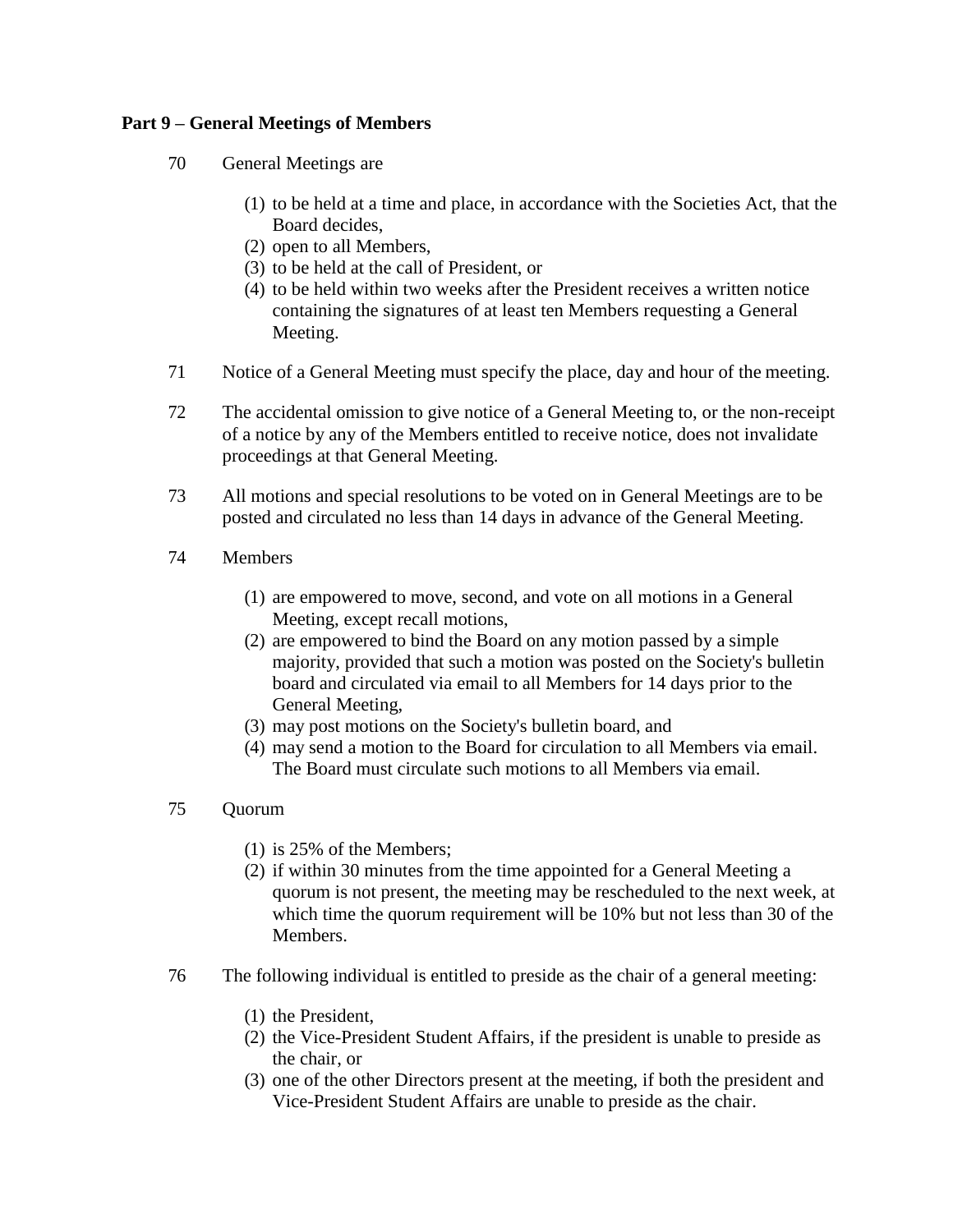- 77 If there is no individual entitled under these Bylaws who is able to preside as the chair of a general meeting within 15 minutes from the time set for holding the meeting, the voting Members who are present must elect an individual present at the meeting to preside as the chair.
- 78 A Member in good standing present at a General Meeting of Membersis entitled to one vote. Voting
	- (1) is by show of hands, and
	- (2) by proxy is permitted,
		- (a) only Members may carry a proxy,
		- (b) each Member may carry no more than two (2) proxy votes,
		- (c) if a Member wishes to appoint a proxyholder, the Member must appoint the proxy holder in writing,
		- (d) a proxyholder may demand a ballot be taken.
- 79 Extraordinary Meetings
	- (1) are meetings of the Members other than a General Meeting or a Board Meeting, and
	- (2) may be called by the Board when they see fit.
- 80 A General Meeting must be held at least once in every calendar year and not more than 15 months after the preceding General Meeting. A General Meeting may also bereferred to as an Annual General Meeting.

## **Part 10 – Finances**

### *General Provisions*

- 81 Funds for the Society are all monies that accrue to the Society from Membership Fees, operations of the Society, gifts, bequests, and interest earned on Society monies.
- 82 Disbursement of the funds of the Society shall be as follows:
	- (1) 10% of the Membership Fee as defined in Section 101 shall be directed to fund a Society Student Bursary Fund for students in financial need,
	- (2) 45% of the Membership Fee shall be directed to fund the Indigenous Law Students' Association,
	- (3) No less than 10% of all funds raised through Orientation Week fundraising efforts shall be directed to fund the Indigenous Law Students' Association, and
	- (4) the remainder of Society funds shall be disbursed by the Board.
- 83 The Indigenous Law Students' Association shall:
	- (1) Report on funds received from the Society to the satisfaction of the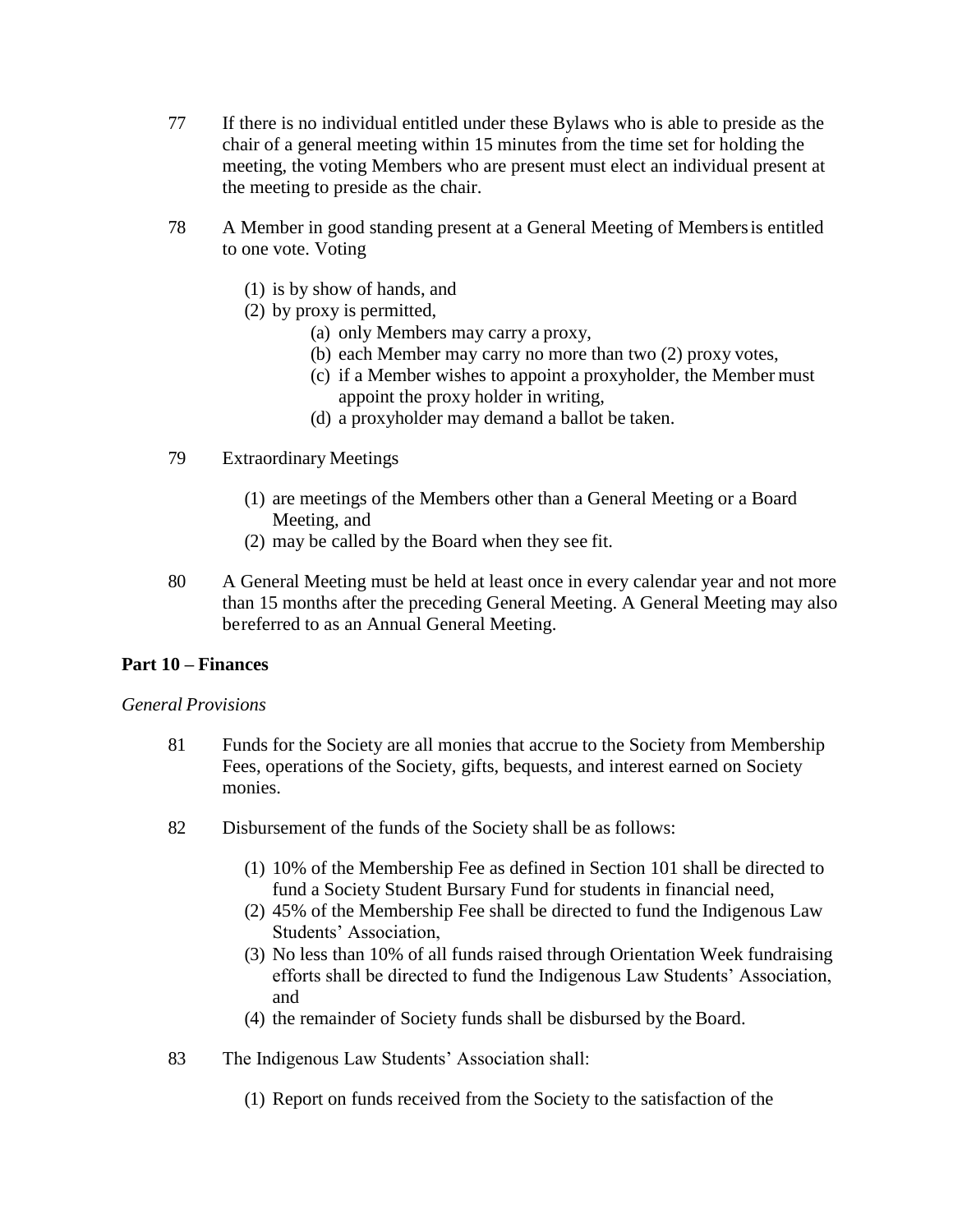members of the Indigenous Law Students' Association, and

- (2) Be eligible to receive additional Society funds in addition to its share of the Membership Fee and Orientation Week fundraising upon approval by the Board.
- 84 The Board shall accept submissions and requests for funds from clubs and other Society-affiliated organizations for the disbursement of funds.

#### 85

- (1) The Vice-President Finance shall maintain the financial documents for the Society, including records of all monies received and disbursed.
- (2) The Vice-President Finance shall post a copy of the Society's financial statements to the Society's website after the budget is approved by the Board, and following the budget update due February 15.

### 86

- (1) The financial documents of the Society shall be available to Members by written request to the Vice-President Finance.
- (2) A request made pursuant to subsection (1) is satisfied by making a copy of the financial documents available to be viewed by the member for a fixed period of time.
- (3) A member making a request pursuant to subsection (1) will not receive a permanent copy of the documents.
- 87 The Board shall not empower the Vice-President Finance to purchase or exchange securities on behalf of the Society.
- 88 The Board shall not budget for a deficit.
- 89
- (1) The Board shall not borrow funds on behalf of the Society.
- (2) For greater clarity, the Society is permitted to enter into short-term contracts which appear to advance funds. For example, contracts for which invoices are payable to an external party within 30 days.
- 90 The Signing Officers of the Society shall be
	- (1) the President,
	- (2) the Vice-President Student Affairs,
	- (3) the Vice-President Finance, and, if desired,
	- (4) the First Year Representatives.
- 91 All cheques issued by the Society shall be signed by two signing officers. A cheque issued to a Member with signing authority shall not be signed by that Member.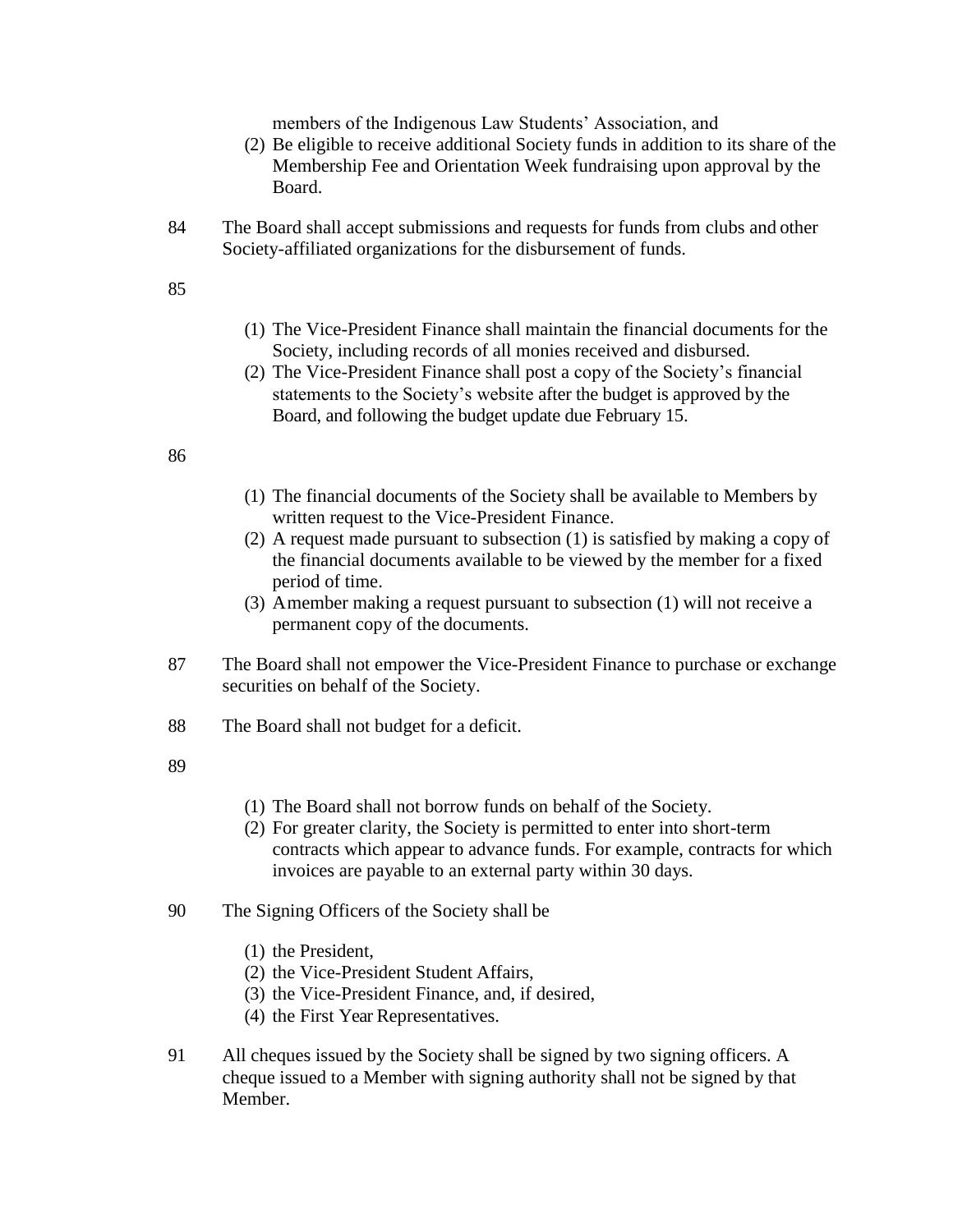- 92 All contracts entered into by the Society shall be signed by two Signing Officers, wherever practical.
- 93 To carry out the purposes and activities of the Society the Directors may, on behalf of and in the name of the Society, raise or secure the payment of money in the manner they decide, so long as doing so does not violate any of the rules contained in these Bylaws or in other policy documents of the Society.

### *Budget of the Society*

- 94 The Board shall approve by two-third's majority a budget of anticipated revenue and expenditures no later than November 1st of each year.
- 95 The budget shall be posted to the Society's website.
- 96 The Vice-President Finance shall prepare a budget update that is presented to the Board no later than February 15th of each year.
- 97 The fiscal year end of the Society in each year shall be April 30th.

## *Membership Fee*

98

- (1) Each Member shall pay a Law Students' Society Fee of \$170 per term or such other amount as established by a Referendum of the Members.
- (2) For the purposes of determining membership in the Society, the Law Students' Society Fee constitutes the base membership fee referred to in Part 2.
- 99 This Law Students' Society Fee is collected with tuition fees by the University of Victoria Students'Society and the University of Victoria according to their policies.
- 100 The Law Students' Society Fee includes \$160, which is automatically disbursed to fund the Law Careers Office at the University of Victoria Faculty of Law.
- 101 The residual amount that accrues to the Society constitutes the Membership Fee of the Society.

## *Wind-up of the Society*

102 Upon the winding up or dissolution of the Society, any assets remaining after the satisfaction of its debts and liabilities shall be transferred to the Faculty of Law at the University of Victoria to be held in trust to transfer to a subsequently created law students' society that includes all registered students in the Universityof Victoria's JD or similar degree program in the Faculty of Law as Members, and broadly serves the academic and social interests of the community of law students.